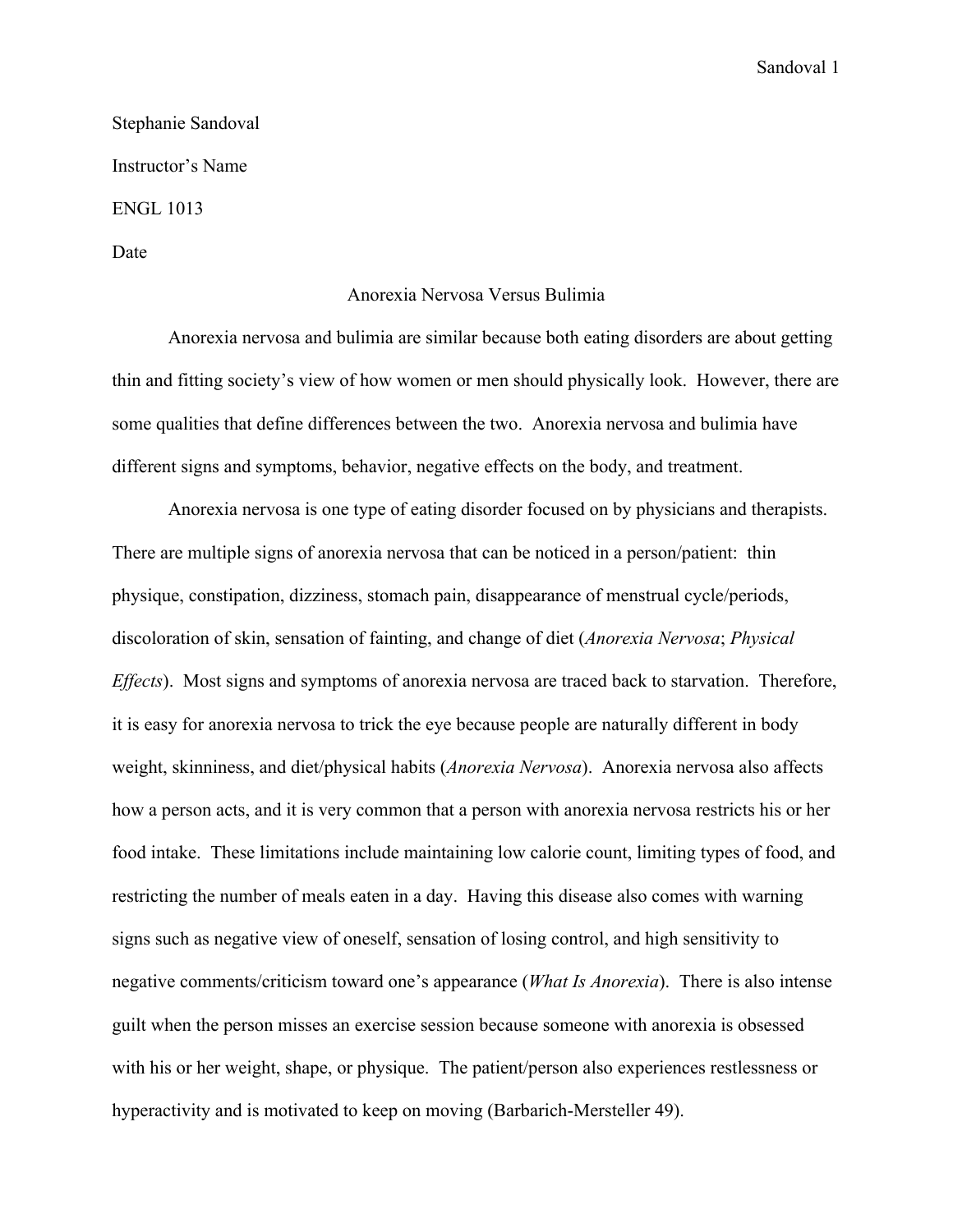Anorexia nervosa has noticeable behavior issues in a patient/person. One distinguishable trait is the desire to maximize physical activity by doing things like avoiding the use of cars or any vehicle. "Compulsive exercise" like this helps one with anorexia nervosa "reduce tension or avoid discomfort" (Barbarich-Mersteller 47-48). Behavior symptoms of this disease also include intense restrictions on food and excessive exercise; nevertheless, this disease has emotional behavior issues too. People with anorexia nervosa often skip meals, deny themselves food, are cautious of eating in public, fear weight gain, wear multiple clothing layers, and have insomnia. Anorexia nervosa may be more common in women, but it is also occurring in males too (*Anorexia Nervosa*).

There are constant complications for those who suffer from anorexia. For example, wellcared-for intestines are essential for everyone, yet with anorexics, their intestines are out of control, leading to constipation, diarrhea, bloating, and/or abdominal pain. The kidneys are also affected by this eating disorder because of dehydration, and the patient/person also faces muscle loss, weakness, and fatigue (*What Is Anorexia*). In severe cases, the brain is affected as well, causing mood swings, anxiety, depression, nerve damage, seizures, confused thinking, irritability, and numbness in the fingers and feet. High possibilities exist for heart problems, circulation problems, low body fat that protects the heart, and low blood pressure. This eating disorder is sometimes present in women who have the inability to conceive a child. When this happens, the female is open to irregular/absence of periods and loss of libido, and women who do try to conceive a child while being an anorexic have a high chance of losing the child or having an underweight baby (*Physical Effects*; *What Is Anorexia*). Typically, treatment for someone with anorexia nervosa is early therapy before the disorder becomes severe enough to be fatal (*Anorexia Nervosa*).

In contrast to anorexia nervosa, bulimia nervosa has different characteristics. Bulimic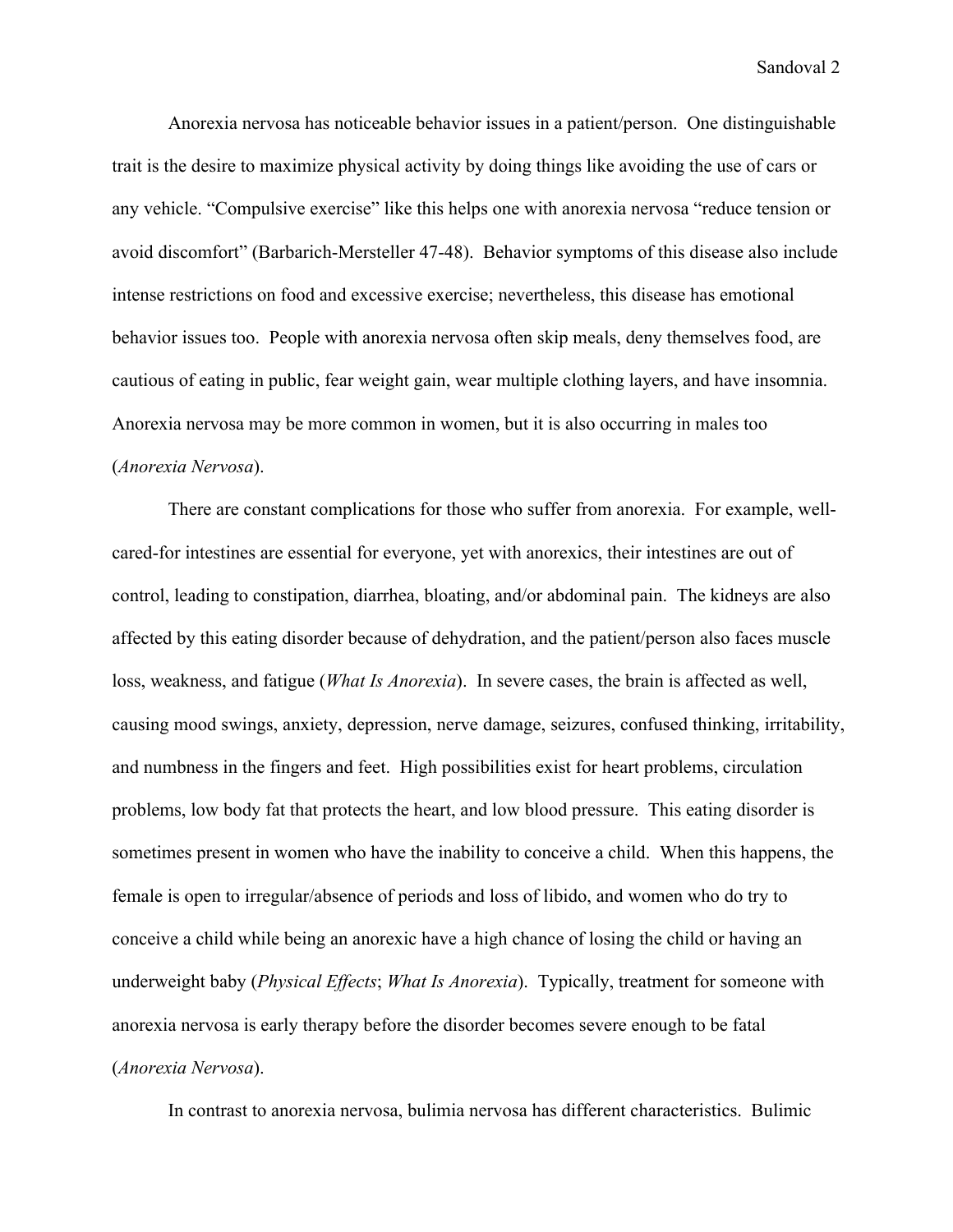patients/people do eat, and when they do, they are digesting thousands of calories in one feeding/meal. These people follow the binge-and-purge cycle, and purging can happen daily or multiple times in one day (*Long Term*). A patient/person suffering from bulimia has multiple series of binge eating and purging; furthermore, many of these episodes are done in private or in secrecy. Therefore, it is impossible to count the calorie intake of all the visits to the refrigerator and fast-food restaurants in one bingeing episode. Since there is an impulse of eating more than what the typical calorie intake is, sometimes bulimics eat something like an entire birthday cake. Signs of bulimia are chronic hydration, eating secretly, frequently going to the restroom, and the smell of vomit. Symptoms of this eating disorder are muscle cramps, dry skin, and irregular heartbeat (*Bulimia Signs*).

Bulimia nervosa has its one specified behavior as well. A patient of bulimia has a strong sensation that he or she is trapped in a toxic relationship with food. People with bulimia also have obsessions about how they see themselves, a scheduled time to binge eat, loss of control while binge eating, and a need to release what they have eaten (purge) in order to intake more calories/food (*Bulimia Nervosa*).

Bulimia comes with negative side effects to the human body. Bulimia involves vomiting, making the stomach acid decay the teeth and enamel, and some bulimics experience ulcers or gastroesophageal reflux disease. The esophagus, as well, becomes soft, raw, and swollen because of the forced vomiting, and forcing the vomit to resurface leads to the tensility of the stomach, making the stomach liquids rush to the abdominal cavity, resulting in the person going to the emergency room (*Long Term*). Patients/people going through bulimia also experience these negative effects: facial swelling, bloody vomit because of the esophagus tissue thinning, irregular heartbeat because the frequent purging leads to a weakened heart, a high risk of heart failure, and red eyes because of the forceful vomiting (*Bulimia Nervosa: Causes*).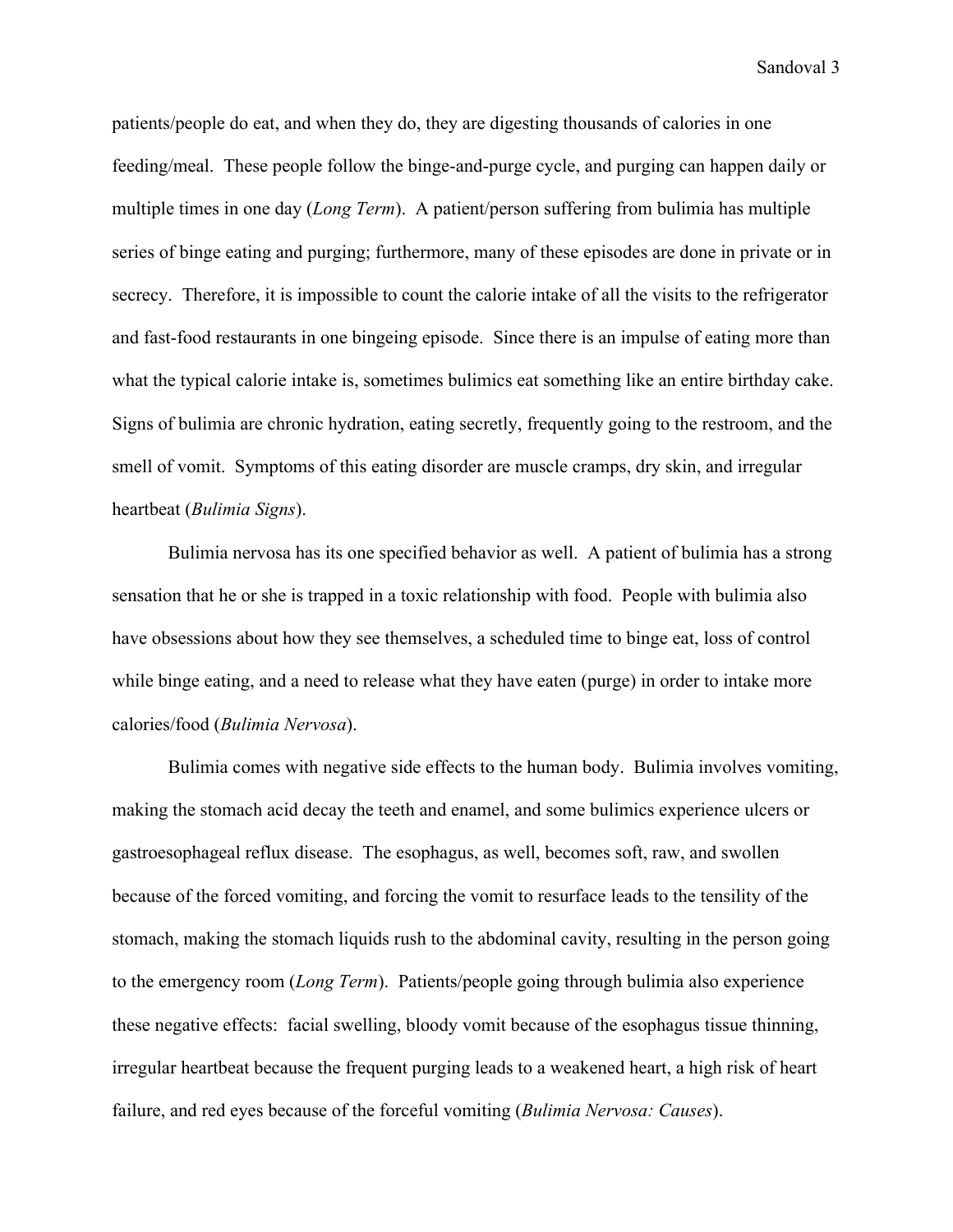Bulimia nervosa has a variation of treatment plans. Research shows that for those who suffer from bulimia it is best to put them in a group therapy session focused on bulimia recovery. Family and marital therapy sessions are more effective because "[the] treatment of female patients (aged 14-17 years) with brief family therapy resulted in significant [decrease] in bulimic behavior [over] 1 year." To prove that medication is also needed to treat bulimia, 70 percent of bulimics need a combination of medication and "cognitive-behavior interventions" because it has been shown that bulimia responds better to psychotherapy than only medication, and two different manners/ways have been proven to be more effective than just having one (Steiner and Flament 76, 80). Another type of treatment for bulimia includes both medical and psychiatric intervention to support specific diet training to make sure the patient is being healthy safely as well as safely detoxing the patient from bingeing and purging because the patient/person typically uses laxatives, resulting in constipation and abdominal pain (*Bulimia Health*).

To conclude, anorexia nervosa is starvation while bulimia is binge and purge. Bulimia causes tooth decay and bloody vomit while anorexia causes excessive exercise. Each one has different methods of treatment with different success rates. Clearly, anorexia and bulimia have different qualities which make them different from each other.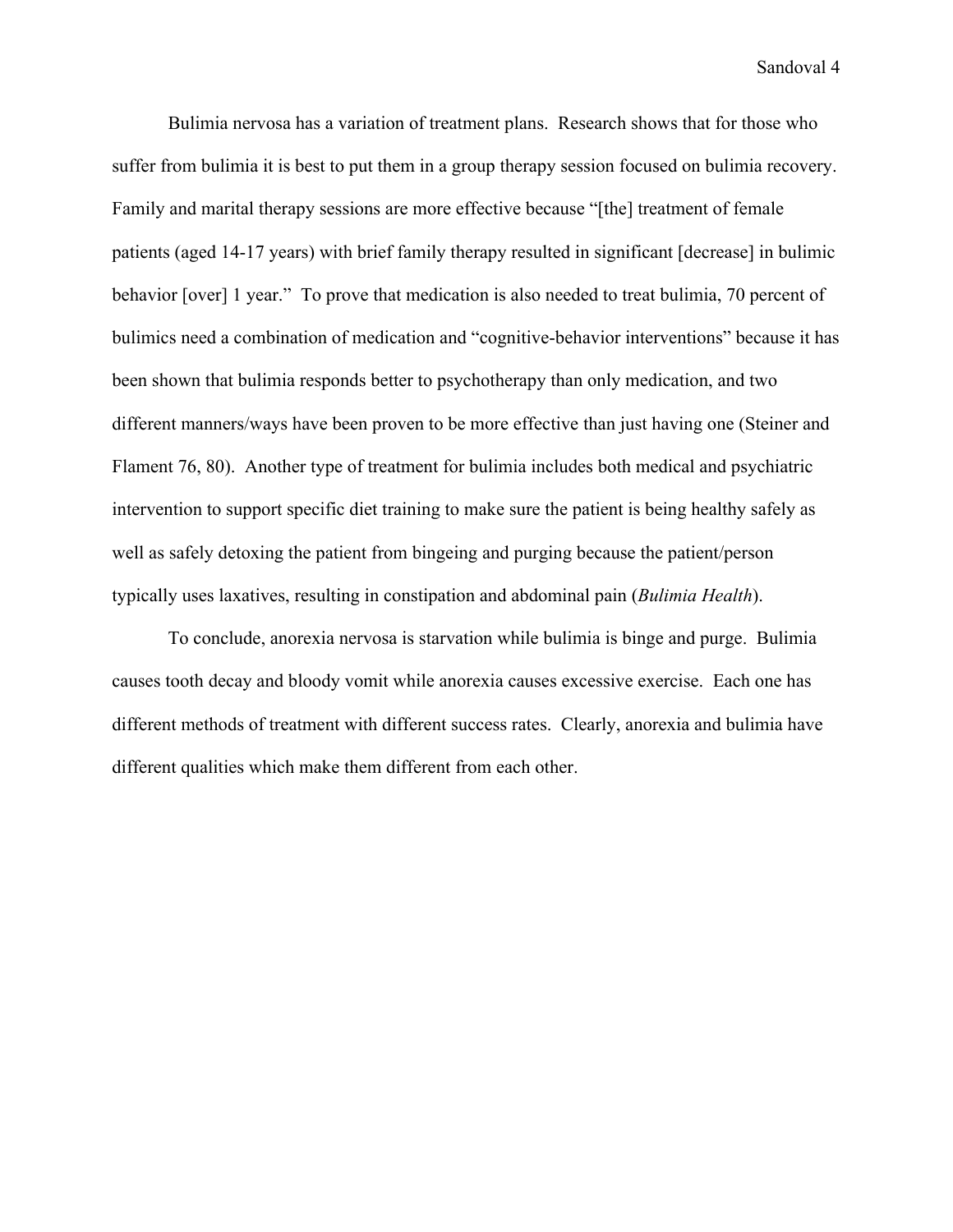## Works Cited

- *Anorexia Nervosa*. 20 Feb. 2018. www.mayoclinic.org/diseases-conditions/anorexianervosa/symptoms-causes/syc-20353591.
- Barbarich-Marsteller, Nichole C., editor. *Anorexia Nervosa: Symptoms, Treatment, and Neurobiology*. Nova Science Publishers, Inc., 2012. Libcatalog.atu.edu: 2090/ehost/ebookviewer/ebook/bmxlYmtfXzU0MTIyNV9fQU4l?sid=527e67f5-eab2- 422a-b38d-lcd6b6ea5312@sessionmgr120&vid=0&format=EB&rid=1.
- *Bulimia Health Risks*. www.eatingrecoverycenter.com/conditions/bulimia/health-risks. Accessed 31 Oct. 2018.
- *Bulimia Nervosa*. 22 Feb. 2018. www.nationaleatingdisorders.org/learn/by-eatingdisorder/bulimia.
- *Bulimia Nervosa: Causes, Symptoms, Signs, and Treatment Help.* www.eatingdisorderhope.com/information/bulimia. Accessed 31 Oct. 2018.
- *Bulimia Signs & Symptoms*. www.timberlineknolls.com/eating-disorder/bulimia/signs-effects/. Accessed 31 Oct. 2018.
- *Long Term Side Effects of Anorexia, Bulimia and Eating Disorders*. www.bulimia.com/topics/medical-issues/. Accessed 31 Oct. 2018.
- *The Physical Effects of Anorexia*. www.newbridge-health.org.uk/eating-disorders-help/thephysical-effects-of-anorexia. Accessed 31 Oct. 2018.

Steiner, Hans, and Marine F. Flament. *Eating Disorders*. Oxford, U.K.: Health Press, 2012 libcatalog.atu.edu:2063/ehost/ebookviewer/ebook/bmxlYmtfXzQxMzI2N19fQU41?sid= 939ea49f-05f0-4b85-bb46-28875a5e13da@sessionmgr4007&vid=0&format=EB&rid=1.

*What Is Anorexia Nervosa?* www.eatingdisorders.org.au/eating-disorders/anorexia-nervosa. Accessed 31 Oct. 2018.